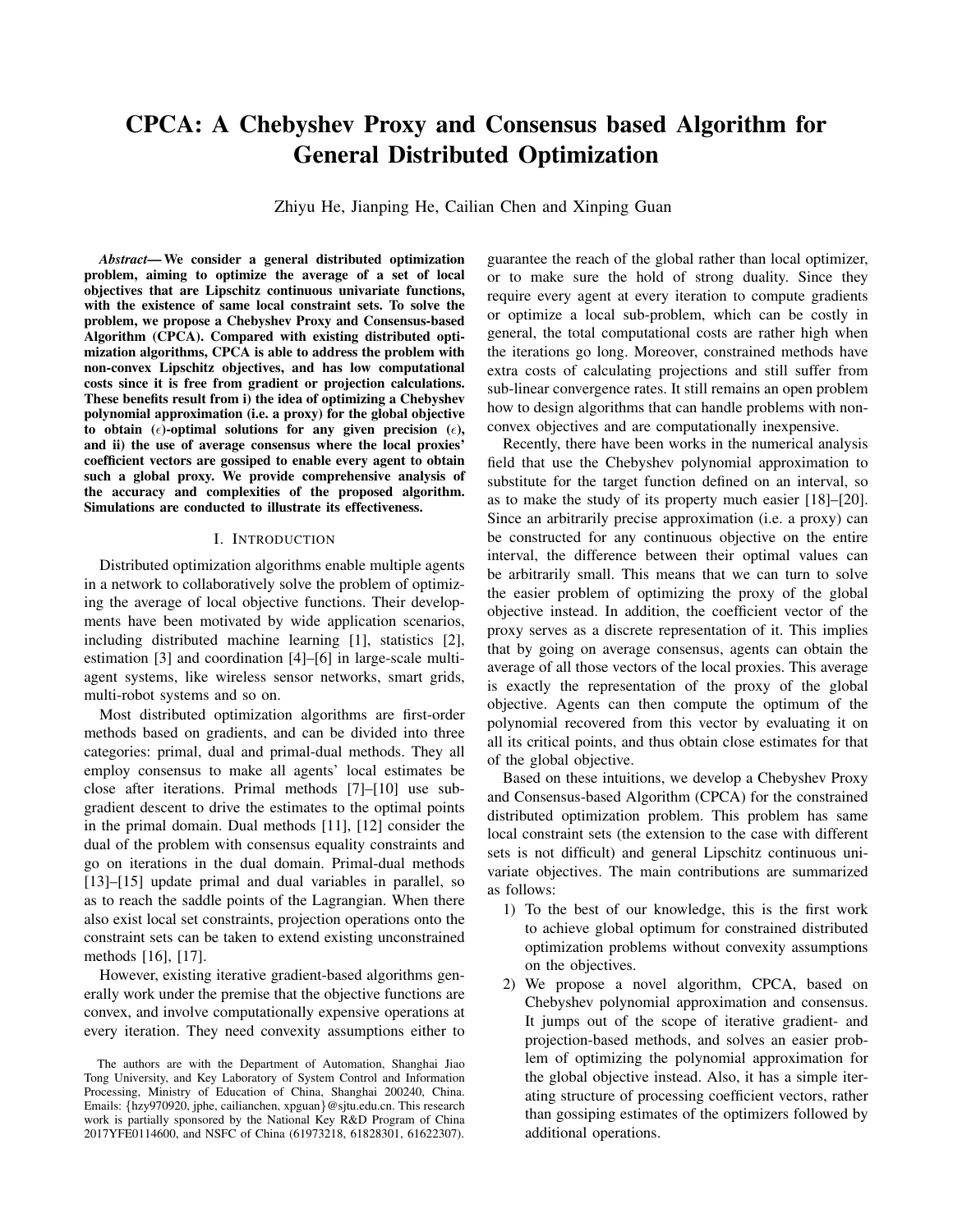3) We provide comprehensive analysis of the accuracy and the complexities of CPCA. Specifically, for any given error tolerance  $\epsilon$ , the solutions it yields are  $\epsilon$ -optimal. The communication and zero-order oracle complexities for every agent are  $\mathcal{O}(N \log(N \log m/\epsilon))$  and  $\mathcal{O}(m)$  respectively, where N is the number of agents and  $m$  is the degree of the approximation. Note that our algorithm is free from gradient computations, and has oracle complexities independent of N and  $\epsilon$ . This shows that our algorithm are computationally inexpensive.

The rest of this paper is organized as follows. Section II provides some preliminaries and formally defines the problem of interest. Section III presents our algorithm, namely CPCA. Section IV provides the analysis of the accuracy and complexities of CPCA. Section V shows the simulation results. Finally, Section VI concludes this paper.

**Notations.** For vector  $a$ , we use  $a'$  to denote its transpose, ||a|| to denote its  $l_2$ -norm, and  $||a||_{\infty}$  to denote its  $l_{\infty}$ -norm. We denote the all-ones vector by 1. The superscript  $t$  denotes the index of the iterations, and the subscripts  $i, j$  denote the indexes of the agents. The scripts in parentheses  $k, l$  denote the indexes of the elements in a vector.

#### II. PRELIMINARIES AND PROBLEM FORMULATION

Consider a network with  $N$  agents. Its communication topology is described as a graph  $\mathcal{G} = (\mathcal{V}, \mathcal{E})$ , where V is the set of agents, and  $\mathcal{E} \subseteq \mathcal{V} \times \mathcal{V}$  is the set of edges. It is noted that agent  $j$  can receive information from agent  $i$  if and only if  $(iff)$   $(i, j) \in \mathcal{E}$ . Throughout the paper, we assume that  $\mathcal G$  is a static, connected and undirected graph.

## A. Typical Types of Consensus

Suppose every agent *i* maintains a local variable  $x_i^t \in \mathbb{R}$ , where  $t \in \mathbb{N}$  is the number of iterations. The maximum consensus protocol is

$$
x_i^t = \max\left\{x_i^{t-1}, \ \max_{j \in \mathcal{N}_i} x_j^{t-1}\right\},\tag{1}
$$

where  $\mathcal{N}_i$  denotes the set of agent *i*'s neighbors. By (1), all  $x_i^t$  converge to  $\max_{i \in \mathcal{V}} x_i^0$  in  $T$  ( $T \leq D$ ) iterations, where D is the diameter of  $\mathcal{G}$ .

Another type of consensus is average consensus. There have already been such protocols, e.g., [21], whose convergence time scale quadratically with  $N$ . Recently, [22] shows that the order of convergence in terms of  $N$  can be brought down to linear with the following assumption.

**Assumption 1** ([22]). Every agent i in  $G$  knows an upper bound U on N, such that  $\exists c \in \mathbb{R} : N \leq U \leq cN$ .

The linear time average consensus protocol [22] is

$$
\begin{cases} y_i^t = x_i^{t-1} + \frac{1}{2} \sum_{j \in \mathcal{N}_i} \frac{x_j^{t-1} - x_i^{t-1}}{\max(d_i, d_j)}, \\ x_i^t = y_i^t + \left(1 - \frac{2}{9U+1}\right) (y_i^t - y_i^{t-1}), \end{cases}
$$
(2)

where  $y_i^0$  is initialized to be  $x_i^0$ , and  $d_i$  is the degree of node *i* in G. Let  $x^t = [x_1^t, \dots, x_N^t]'$ ,  $y^t = [y_1^t, \dots, y_N^t]'$ . The convergence of (2) is discussed in the following theorem.

**Theorem 1** ([22]). If Assumption 1 holds, with (2), we have

$$
||y^t - \bar{x}\mathbf{1}|| \le \sqrt{2}\rho^t ||y^0 - \bar{x}\mathbf{1}||,
$$
  
where  $\bar{x} = 1/N \sum_{i=1}^N x_i^0$ , and  $\rho = \sqrt{1 - 1/(9U)}$ .

Let  $e^t = y^t - \overline{x}$ 1. We derive the decaying property of  $\max_{k,l} |e^t(k) - e^t(l)|$ , where k and l are the indexes of the elements in  $e^t$ .

**Corollary 1.** If Assumption 1 holds, with  $(2)$ , we have

$$
\max_{k,l} |e^t(k) - e^t(l)| \le 2\sqrt{2N} \rho^t \max_{k,l} |e^0(k) - e^0(l)|.
$$

*Proof.* By rewriting (2) as matrix equations and noting that the weight matrix is doubly stochastic, we have  $1'y^t =$  $1'x^0$ ,  $\forall t \in \mathbb{N}_+$ . <sup>1</sup> Hence,  $1'e^t = 0$ ,  $\forall t \in \mathbb{N}_+$ . As a result,  $\left\|e^t\right\|_{\infty} \leq \max_{k,l} |e^t(k)-e^t(l)| \leq 2 \left\|e^t\right\|_{\infty}.$  Therefore,

$$
\max_{k,l} |e^t(k) - e^t(l)| \le 2 ||e^t||_{\infty} \le 2 ||e^t||_2 \le 2\sqrt{2\rho^t} ||e^0||_2
$$
  

$$
\le 2\sqrt{2N}\rho^t ||e^0||_{\infty} \le 2\sqrt{2N}\rho^t \max_{k,l} |e^0(k) - e^0(l)|.
$$

#### **B.** Chebyshev Polynomial Approximation

 $\overline{1}$ 

For a Lipschitz continuous function  $g(x)$  with  $x \in [a, b]$ , its degree m Chebyshev interpolant  $p_m(x)$  is

$$
p_m(x) = \sum_{j=0}^{m} c_j T_j \left( \frac{2x - (a+b)}{b-a} \right), \quad x \in [a, b], \quad (3)
$$

where  $T_i(\cdot)$  denotes the j-th Chebyshev polynomial. As m grows,  $p_m(x)$  converges to  $g(x)$  uniformly on the given interval [18], i.e.,

$$
\forall x \in [a, b], \ |p_m(x) - g(x)| \to 0, \text{ as } m \to \infty.
$$

Let  $c_i'$  be the Chebyshev coefficients of the derivative of  $p_m(x)$ . Then, we have the following recurrence formula,

$$
c'_{j} = \begin{cases} 0, & j = m, m+1, \dots \\ c'_{j+2} + 2(j+1)Sc_{j+1}, & j = m-1, \dots, 1 \\ c'_{2}/2 + Sc_{1}, & j = 0, \end{cases}
$$
 (4)

where  $S = 2/(b - a)$ .

By [18], the roots of  $p_m(x)$  are the eigenvalues of a colleague matrix  $M_C$ , which is given by

$$
\begin{pmatrix}\n0 & 1 & & & & \\
\frac{1}{2} & 0 & \frac{1}{2} & & & \\
& \ddots & \ddots & \ddots & & \\
& & \frac{1}{2} & 0 & \frac{1}{2} \\
-\frac{c_0}{2c_m} & -\frac{c_1}{2c_m} & \cdots & \frac{1}{2} - \frac{c_m}{2c_m} & -\frac{c_m}{2c_m}\n\end{pmatrix}_{m \times m}
$$
\n(5)

Clearly,  $M_C$  is a sparse matrix whose non-zero elements are trivial functions of the Chebyshev coefficients of  $p_m(x)$ .

<sup>1</sup>A detailed proof can be found in the proof of Theorem 2.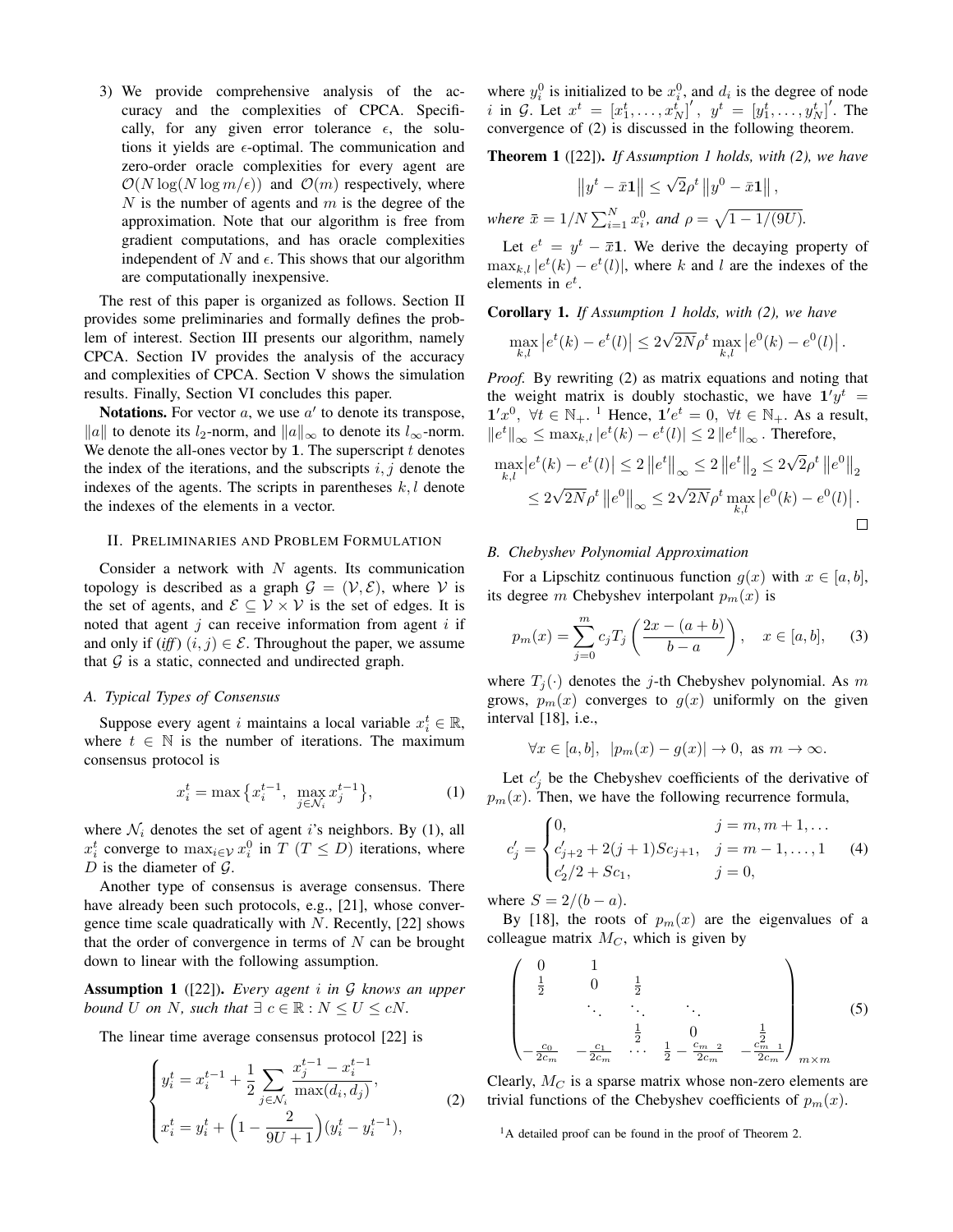

Fig. 1. The Architecture of CPCA

## C. Problem Formulation

In this paper, we mainly focus on the following constrained distributed optimization problem

$$
\min_{x} \quad f(x) = \frac{1}{N} \sum_{i=1}^{N} f_i(x),
$$
\n
$$
\text{s.t.} \quad x \in X = \bigcap_{i=1}^{N} X_i,
$$
\n
$$
(6)
$$

where  $f_i(x): X_i \to \mathbb{R}$  is the local objective function and is known only by agent i, and  $X_i \subseteq \mathbb{R}$  is the local constraint set. Some basic assumptions are given as follows.

# **Assumption 2.** Every  $f_i(x)$  is Lipschitz continuous on  $X_i$ .

The Lipschitz continuous assumption on local objective functions is quite common among the literature [12], [13]. What distinguishes our work from others is that we require neither global nor local objectives to be convex.

**Assumption 3.** All  $X_i$  are the same closed, bounded and convex set.

By Assumption 3, for all  $i \in V$ ,  $X_i$  is the closed interval  $[a, b]$ , where  $a, b \in \mathbb{R}$ . We make this simplification to highlight the design and the structure of our algorithm.

## **III. ALGORITHM DEVELOPMENT**

In this section, we present CPCA to solve problem (6) distributively. Figure 1 provides an overview of our algorithm.

#### A. Initialization: Construction of Approximations

In the initialization stage, every agent first constructs the approximating polynomial,  $p_i(x)$ , corresponding to  $f_i(x)$  on the given interval, such that

$$
|f_i(x) - p_i(x)| \le \epsilon_1, \quad \forall x \in [a, b]. \tag{7}
$$

Then, it obtains a local vector  $p_i^0$  storing the information of the Chebyshev coefficients with additional computations. The details are summarized in Algorithm 1.

In Algorithm 1,  $p_i(x)$  is constructed by using Adaptive Chebyshev Interpolation (ACI) [20]. The key insight is to systematically increase the degree of the Chebyshev interpolant until certain stopping criterion (proposed in [20]) is met. Agents then calculate the Chebyshev coefficients  $\{c_i\}$ of the derivative of  $p_i(x)$  with (4). The  $m_i$ -dimensional local vector  $p_i^0$  stores these coefficients as well as the first

# Algorithm 1 Initialization of CPCA

**Input:**  $f_i(x), \epsilon_1$  and  $X = \overline{[a, b]}$ . Output:  $p_i^0$ .

1: **Initialize**  $m_i = 2$ .

2: Calculate  $S_{m_i} = \{x_j\}, \{f_j\}$  according to

$$
\begin{cases} x_j = \frac{b-a}{2} \cos\left(\frac{j\pi}{m_i}\right) + \frac{a+b}{2}, \\ f_j = f_i(x_j), \end{cases}
$$

where  $j = 0, 1, \ldots, m_i$ .

3: Calculate  $\{c_k\}$  according to

$$
c_k = \frac{2}{m_i} \sum_{j=0}^{m_i} f_j \cos\left(\frac{kj\pi}{m_i}\right),
$$

where the double prime indicates that the first and the last terms are halved, and  $k = 0, 1, \ldots, m_i$ .  $4:$  If

$$
\max_{x_j \in (S_{2m_i} - S_{m_i})} |f_i(x_j) - p_i(x_j)| \le \epsilon_1
$$

where  $p_i(x)$  is in the form of (3) with  $c_k$  being the coefficients, then go to step 5. Or set  $m_i \leftarrow 2m_i$  and go to step 2.

5: Calculate  $\{c'_k | k = 0, ..., m_i - 1\}$  with (4).<br>6: Set  $p_i^0 = [c_0, c'_0, c'_1, ..., c'_{m_i-1}]'$ .

coefficient  $c_0$  of  $p_i(x)$ , and will be exchanged and updated afterward.

ACI is robust and can yield  $p_i(x)$  satisfying (7) for most Lipschitz continuous  $f_i(x)$  that are analytic or have several orders of derivatives [20]. Therefore, we can conclude that  $p_i(x)$  obtained from Algorithm 1 satisfies (7).

## B. Iteration: Consensus-based Update of Local Vectors

In the iteration stage, agents update their local vectors based on consensus, so as to make them converge to the average of all the initial values. The goal is to ensure that when the iteration stage ends,

$$
\max_{i \in \mathcal{V}} \| p_i^K - \bar{p} \|_{\infty} \le \delta
$$

holds, where *K* is the number of iterations,  $p_i^K$  is the local vector of agent *i* and  $\bar{p} = 1/N \sum_{i=1}^{N} p_i^0$  is the average. To meet the requirement of precision,  $\delta$  is set by

$$
\delta = \frac{\epsilon_2}{1 + \frac{1}{S} \left( \ln m + \frac{3}{2} \right)}.
$$
 (8)

Note that  $\delta$  is proportional to the given precision  $\epsilon_2$ , with  $m = \max_{i \in \mathcal{V}} m_i$  and  $S = 2/(b - a)$ . The details are summarized in Algorithm 2.

**Remark 1.** After the initialization, different agents have  $p_i^0$ of different dimensions  $m_i + 1$ . While going on the update in  $(9)$  and  $(10)$ , agents ensure agreements in dimension by aligning and padding zeros to lower dimensional local vectors involved. After finite number of iterations (less than the diameter of  $G$ , certainly less than  $U$ ), all the local vectors will be of the same dimension  $\max_{i \in \mathcal{V}} m_i + 1 = m + 1$ .

In Algorithm 2, local vectors  $p_i^t$  are updated based on the linear time average consensus in  $(2)$ , and will converge to  $\bar{p}$ . There are also two auxiliary vectors,  $r_i^t$  and  $s_i^t$ , updated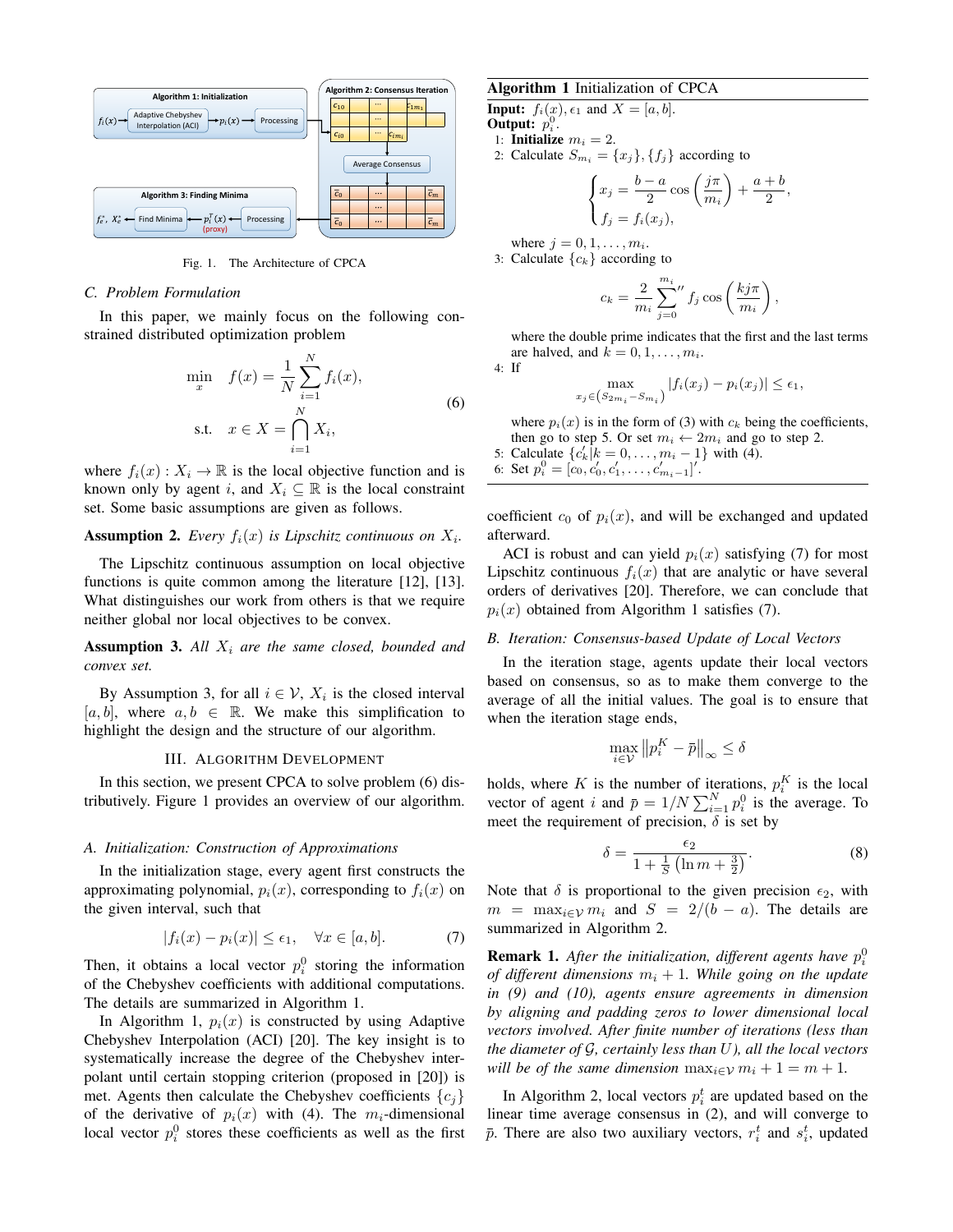# Algorithm 2 Iteration of CPCA

**Input:**  $p_i^0, \epsilon_2, U$  and  $X = [a, b]$ . **Output:**  $p_i^K$ . 1: **Initialize:**  $q_i^0 = r_i^0 = s_i^0 = p_i^0$ ,  $K = U$ ,  $S = 2/(b - a)$ ,  $\rho =$  $\sqrt{1-1/(9U)}$ . 2: while  $t \leq K$  do

Update  $p_i^t$  and  $q_i^t$  according to  $3:$ 

$$
\begin{cases} p_i^t = q_i^{t-1} + \frac{1}{2} \sum_{j \in \mathcal{N}_i} \frac{q_j^{t-1} - q_i^{t-1}}{\max(d_i, d_j)}, \\ q_i^t = p_i^t + \left(1 - \frac{2}{9U+1}\right) (p_i^t - p_i^{t-1}). \end{cases} \tag{9}
$$

Update the *l*-th element of  $r_i^t$  and  $s_i^t$  according to (1).  $4:$ 

$$
r_i^t(l) = \max_{j \in \mathcal{N}_i \cup \{i\}} r_j^{t-1}(l), \quad s_i^t(l) = \min_{j \in \mathcal{N}_i \cup \{i\}} s_j^{t-1}(l) \tag{10}
$$

- $5:$ if  $t = K$  and  $t = U$  then
- 6: **Set**

$$
K \leftarrow \max\left(\left\lceil \frac{\ln(\delta/2\sqrt{2U} \| r_i^t - s_i^t \|_{\infty})}{\ln \rho} \right\rceil, U\right), \quad (11)
$$

- $7:$ end if
- Set  $t \leftarrow t + 1$ .  $8:$
- 9: end while
- 10: **return**  $p_i^K$

according to the maxi/minimum consensus in (1) within the same iteration. After  $U$  iterations, agents obtain the initial maximum deviation  $d_0 := \max_{i,j \in \mathcal{V}} ||p_i^0 - p_j^0||_{\infty} =$  $||r_i^U - s_i^U||_{\infty}$ , and then calculate an upper bound K on the number of iterations needed to guarantee specific average consensus precision. After going on  $K$  iterations, agents terminate simultaneously. The following theorem demonstrates the effectiveness of Algorithm 2.

#### **Theorem 2.** For Algorithm 2, we have

$$
\max_{i \in \mathcal{V}} \| p_i^K - \bar{p} \|_{\infty} \le \delta,
$$
\n(12)

where  $\delta$  satisfies (8).

*Proof.* First, we show that  $\sum_{i \in \mathcal{V}} p_i^t = \sum_{i \in \mathcal{V}} p_i^0$ ,  $\forall t \in \mathbb{N}_+$ . It follows from Remark 1 that all  $p_i^t$  will be of the same dimension in finite time. To simplify the analysis, we assume that the aligning and zero-padding mentioned in Remark 1 are completed in advance and that  $p_i^0 \in \mathbb{R}^{m+1}$ ,  $\forall i \in \mathcal{V}$ . Let  $P^t = [p_1^t, \ldots, p_N^t]'$  and  $Q^t = [q_1^t, \ldots, q_N]'$ . By introducing the lazy Metropolis weight matrix  $W$ , we rewrite (9) as

$$
\begin{cases} P^t = W Q^{t-1}, \\ Q^t = P^t + \left(1 - \frac{2}{9U+1}\right) \left(P^t - P^{t-1}\right), \end{cases}
$$

where  $P^0$  and  $Q^0$  are initialized to be equal. Since W is doubly stochastic,  $1'P^1 = 1'WQ^0 = 1'Q^0 = 1'P^0$ . Assume that for  $t = k$ ,  $\mathbf{1}'P^k = \mathbf{1}'P^{k-1}$ . Since

$$
1'Q^{k} = 1'P^{k} + \left(1 - \frac{2}{9U+1}\right)1'\left(P^{k} - P^{k-1}\right) = 1'P^{k},
$$

we have  $1'P^{k+1} = 1'WQ^k = 1'Q^k = 1'P^k$ . Therefore,

## Algorithm 3 Finding Minima of CPCA

**Input:**  $p_i^K$  and  $X = [a, b]$ .

**Output:**  $f_e^*$  and  $X_e^*$ .

1: Construct  $M_C$  based on  $\{p_i^K(j)|j = 2, \ldots, m+1\}$  by (5).

2: Calculate  $\{c_j | j = 0, \ldots, m\}$  according to

$$
c_j = \begin{cases} p_i^K(1), & j = 0, \\ \frac{1}{2S} (2p_i^K(2) - p_i^K(4)), & j = 1, \\ \frac{1}{2jS} (p_i^K(j+1) - p_i^K(j+3)), & j = 2, ..., m, \end{cases}
$$

where  $S = 2/(b - a)$ , and  $p_i^{K}(j)$  is defined as 0 for j out of range.

3: Calculate the real eigenvalues  $E = {\lambda_i}$  of  $M_C$  that lie in  $[a, b].$ 4: Set

$$
f_e^* = \min_{x \in X_K} p_i^K(x), \quad X_e^* = \argmin_{x \in X_K} p_i^K(x),
$$

where  $X_K = E \cup \{a, b\}$ , and

$$
p_i^K(x) = \sum_{j=0}^{m} c_j T_j \left( \frac{2x - (a+b)}{b-a} \right), \quad x \in [a, b].
$$

 $1'P^t = 1'P^{t-1} = 1'P^0$ ,  $\forall t \in \mathbb{N}_+$ . This implies that  $\sum_{i=1}^{N} p_i^t = \sum_{i=1}^{N} p_i^0, \ \forall t \in \mathbb{N}_+.$ 

Then, we derive an upper bound for the left-hand side of (12). For any  $i \in V$  and  $t \in \mathbb{N}_+$ , we have

$$
||p_i^t - \bar{p}||_{\infty} = \left||p_i^t - \frac{1}{N} \sum_{j=1}^N p_j^t\right||_{\infty} = \left||\frac{1}{N} \sum_{j=1}^N (p_i^t - p_j^t)\right||_{\infty}
$$
  

$$
\leq \frac{1}{N} \sum_{j=1}^N ||p_i^t - p_j^t||_{\infty} \leq \frac{1}{N} \sum_{j=1}^N \max_{i,j \in \mathcal{V}} ||p_i^t - p_j^t||_{\infty}
$$
  

$$
= \max_{i,j \in \mathcal{V}} ||p_i^t - p_j^t||_{\infty} \triangleq d_t.
$$

Subsequently, we characterize the decaying property of  $d_t$ . Suppose that at the t-th iteration, for some pair of  $i, j \in$  $\mathcal{V}, |p_i^t(k) - p_j^t(k)| = d_t$ . Based on Corollary 1, we have

$$
d_{t} = |p_{i}^{t}(k) - p_{j}^{t}(k)| = |e_{i}^{t}(k) - e_{j}^{t}(k)|
$$
  
\n
$$
\leq 2\sqrt{2N} \rho^{t} |e_{i}^{0}(k) - e_{j}^{0}(k)| \leq 2\sqrt{2N} \rho^{t} \max_{i,j \in \mathcal{V}} ||e_{i}^{0} - e_{j}^{0}||_{\infty}
$$
  
\n
$$
= 2\sqrt{2N} \rho^{t} \max_{i,j \in \mathcal{V}} ||p_{i}^{0} - p_{j}^{0}||_{\infty} \leq 2\sqrt{2U} \rho^{t} d_{0}.
$$

Finally, we prove  $(12)$ . By  $(11)$ , Algorithm 2 will at least go on  $\left[\ln(\delta/2\sqrt{2U}d_0)/\ln(\rho)\right]$  iterations. Therefore,

$$
\left\| p_i^T - \bar{p} \right\|_{\infty} \le d_T \le 2\sqrt{2U} \rho^T d_0 \le \delta. \qquad \Box
$$

## C. Finding Minima: Taking a Straightforward Approach

In this stage, agents optimize the polynomial proxy  $p_i^{K}(x)$ recovered from  $p_i^K$  independently, and thus obtain  $\epsilon$ -optimal solutions for (6). This is done by first finding the stationary points of  $p_i^K(x)$ , then taking the minimum of all the critical values of it. The details are summarized in Algorithm 3.

In Algorithm 3, agent  $i$  first prepares the colleague matrix  $M_C$  of order  $(m-1)$  based on all but the first elements of  $p_i^K$ . Then, it calculates  $\{c_i\}$  based on a reverse recurrence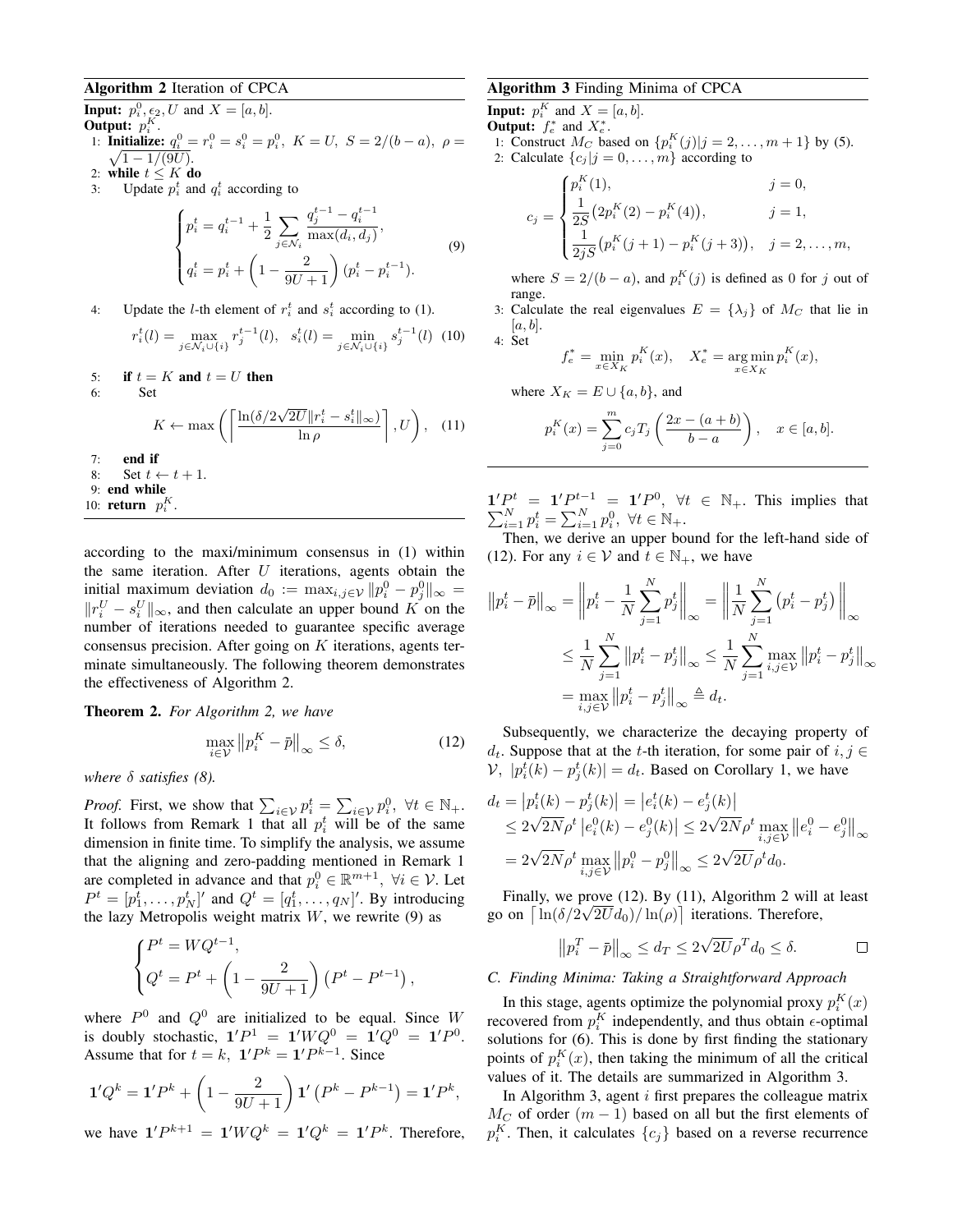# **Algorithm 4 CPCA**

**Input:**  $\epsilon, U$  and  $X = [a, b]$ .

- **Output:**  $f_e^*$ ,  $X_e^*$  for agent  $i$  ( $i \in V$ ).
- 1: for each agent  $i \in V$  do
- $2:$ Take  $f_i(x)$ , X and  $\epsilon_1 = \frac{\epsilon}{2}$  as inputs, and run **Algorithm 1**.
- Take  $p_i^0$  returned in step 2,  $\epsilon_2 = \frac{\epsilon}{2}$ , U and X as inputs, and  $3:$ run Algorithm 2.
- Take  $p_i^k K$  returned in step 3 and X as inputs, and run  $4:$ Algorithm 3.
- Return  $f_e^*$  and  $X_e^*$  obtained in step 4.  $5:$

 $6:$  end for

formula of (4) to obtain the proxy  $p_i^K(x)$ . Note that the Chebyshev coefficients of the derivative of  $p_i^{K}(x)$  are stored in  $p_i^K$ . It can therefore computes the real eigenvalues of  $M_C$ to obtain the real roots of the derivative, i.e., the stationary points of  $p_i^K(x)$ . Finally, it evaluates  $p_i^K(x)$  on  $X_K$ , the set of all the critical points, and gets the minimum value  $f_e^*$  of  $p_i^{K}(x)$ .

## D. CPCA

CPCA is composed of the three algorithms discussed previously. It is formulated as Algorithm 4.

Note that our algorithm takes the given error tolerance  $\epsilon$ as one of the inputs. This tolerance  $\epsilon$  is used to set some key parameters  $\epsilon_1$ ,  $\epsilon_2$  (and also  $\delta$ ) utilized in the corresponding algorithms. As a result, the reach of  $\epsilon$ -optimality of CPCA can be guaranteed.

## IV. ANALYSIS OF CPCA

## A. Accuracy of CPCA

We first provide a lemma stating that if two functions  $f$  and  $g$  are sufficiently close on the entire interval, their minimum values  $f(x_f^*)$  and  $g(x_q^*)$  are sufficiently close also.

**Lemma 3.** Suppose f, g satisfy  $|f(x) - g(x)| \le \epsilon$ ,  $\forall x \in$ [a, b]. Then,  $|f(x_f^*) - g(x_a^*)| \leq \epsilon$ .

*Proof.* First, we have  $-\epsilon \leq f(x_f^*) - g(x_f^*) \leq \epsilon$ , and  $-\epsilon \leq$  $f(x_g^*) - g(x_g^*) \leq \epsilon$ . It follows that  $f(x_f^*) \leq f(x_g^*) \leq g(x_g^*) + \epsilon$ , and  $g(x_g^*) \leq g(x_f^*) \leq f(x_f^*) + \epsilon$ . This leads to  $-\epsilon \leq \epsilon$  $f(x_f^*) - g(x_a^*) \leq \epsilon.$ 

The accuracy of CPCA is established as follows. We use  $\epsilon$ ,  $f^*$  to denote the given error tolerance, the optimal value of problem (6), respectively.

**Theorem 4.** Suppose that Assumptions 1-3 hold. If  $\epsilon$  is specified, CPCA ensures that every agent obtains  $\epsilon$ -optimal solutions  $f_e^*$  for problem (6), i.e.,  $|f_e^* - f^*| \leq \epsilon$ .

*Proof.* We first establish the closeness between  $p_i^{K}(x)$  and  $\bar{p}(x)$ . Let  $e_i^K = p_i^K - \bar{p}$ . By Theorem 2,  $||e_i^K||_{\infty} \leq \delta$ . Suppose the Chebyshev coefficients of  $p_i^{K}(x)$  and  $\bar{p}(x)$  are  $\{c_j\}$  and  $\{\bar{c}_j\}$ , respectively. Then,

$$
|c_j - \bar{c}_j| \le \begin{cases} |e_i^K(1)| \le \delta, & j = 0, \\ \frac{|2e_i^K(2) - e_i^K(4)|}{2S} \le \frac{3\delta}{2S}, & j = 1, \\ \frac{|e_i^K(j+1) - e_i^K(j+3)|}{2jS} \le \frac{\delta}{jS}, & j = 2, ..., m \end{cases}
$$

**TABLE I COMPLEXITIES OF CPCA** 

| <b>Stages</b> | <b>Operations</b>                                                      | <b>Oracles</b>   | <b>Communications</b>                                                |
|---------------|------------------------------------------------------------------------|------------------|----------------------------------------------------------------------|
| init          | $\overline{\mathcal{O}(m^2\log m})$                                    | $\mathcal{O}(m)$ |                                                                      |
| iteration     | $\mathcal{O}\left(N\log\left(\frac{N\log^2 m}{\epsilon}\right)\right)$ |                  | $\mathcal{O}\left(N\log\left(\frac{N\log m}{\epsilon}\right)\right)$ |
| solve         | $\mathcal{O}(m^3)$                                                     |                  |                                                                      |
| whole         | $\mathcal{O}(N \log\left(\frac{N \log m}{\epsilon}\right))$            | $\mathcal{O}(m)$ | $\mathcal{O}(N \log\left(\frac{N \log m}{\epsilon}\right))$          |

Consequently,

$$
|p_i^K(x) - \bar{p}(x)| \le \sum_{j=0}^m |c_j - \bar{c}_j| \cdot 1 < \delta \left( 1 + \frac{1}{S} \left( \frac{1}{2} + \sum_{j=1}^m \frac{1}{m} \right) \right) < \delta \left( 1 + \frac{1}{S} \left( \frac{3}{2} + \ln m \right) \right) \le \epsilon_2,
$$

where we use the fact that  $|T_i(x)| \leq 1, \forall x \in [-1, 1].$ 

Then, we establish the closeness between  $\bar{p}(x)$  and  $f(x)$ . Since  $\bar{p}$  is the average of all  $p_i^0$ ,  $\bar{p}(x)$  is also the average of all  $p_i(x)$ . Based on the results in Section III-A, we have

$$
|\bar{p}(x) - f(x)| = \left| \frac{1}{N} \sum_{i=1}^{N} (p_i(x) - f_i(x)) \right|
$$
  
 
$$
\leq \frac{1}{N} \sum_{i=1}^{N} |p_i(x) - f_i(x)| \leq \frac{1}{N} N \epsilon_1 = \epsilon_1.
$$

Note that  $\epsilon_1 = \epsilon_2 = \epsilon/2$ . Hence,

$$
\left| p_i^K(x) - f(x) \right| \le \left| p_i^K(x) - \bar{p}(x) \right| + \left| \bar{p}(x) - f(x) \right|
$$
  

$$
\le \epsilon_1 + \epsilon_2 = \epsilon.
$$

Based on Lemma 3, we have  $|f_e^* - f^*| \leq \epsilon$ .

# $\Box$

 $\Box$ 

## **B.** Complexity of CPCA

We provide the analysis of the computational and communication complexities of CPCA. The following theorem establishes the total number of elementary operations (additions and multiplications), zero-order oracle queries (calls for objective functions' values) and inter-agent communication needed while running CPCA from a single agent's perspective. The details are summarized in Table I.

Theorem 5. With CPCA, for every agent, the computational costs are  $\mathcal{O}\left(N \log \left(\frac{N \log m}{\epsilon}\right)\right)$  elementary operations and<br> $\mathcal{O}(m)$  zero-order oracle queries, and the number of communication rounds is  $\mathcal{O}\left(N \log \left(\frac{N \log m}{\epsilon}\right)\right)$ .

*Proof.* The proof is omitted due to the space limit.

Note that  $m$  is decided by the properties of the objectives, and is independent of  $N$  and  $\epsilon$ . The first-order and zero-order oracle complexities of CPCA are 0 and  $\mathcal{O}(m)$ , respectively, and is independent of the iterations. This implies that our algorithm has low computational costs.